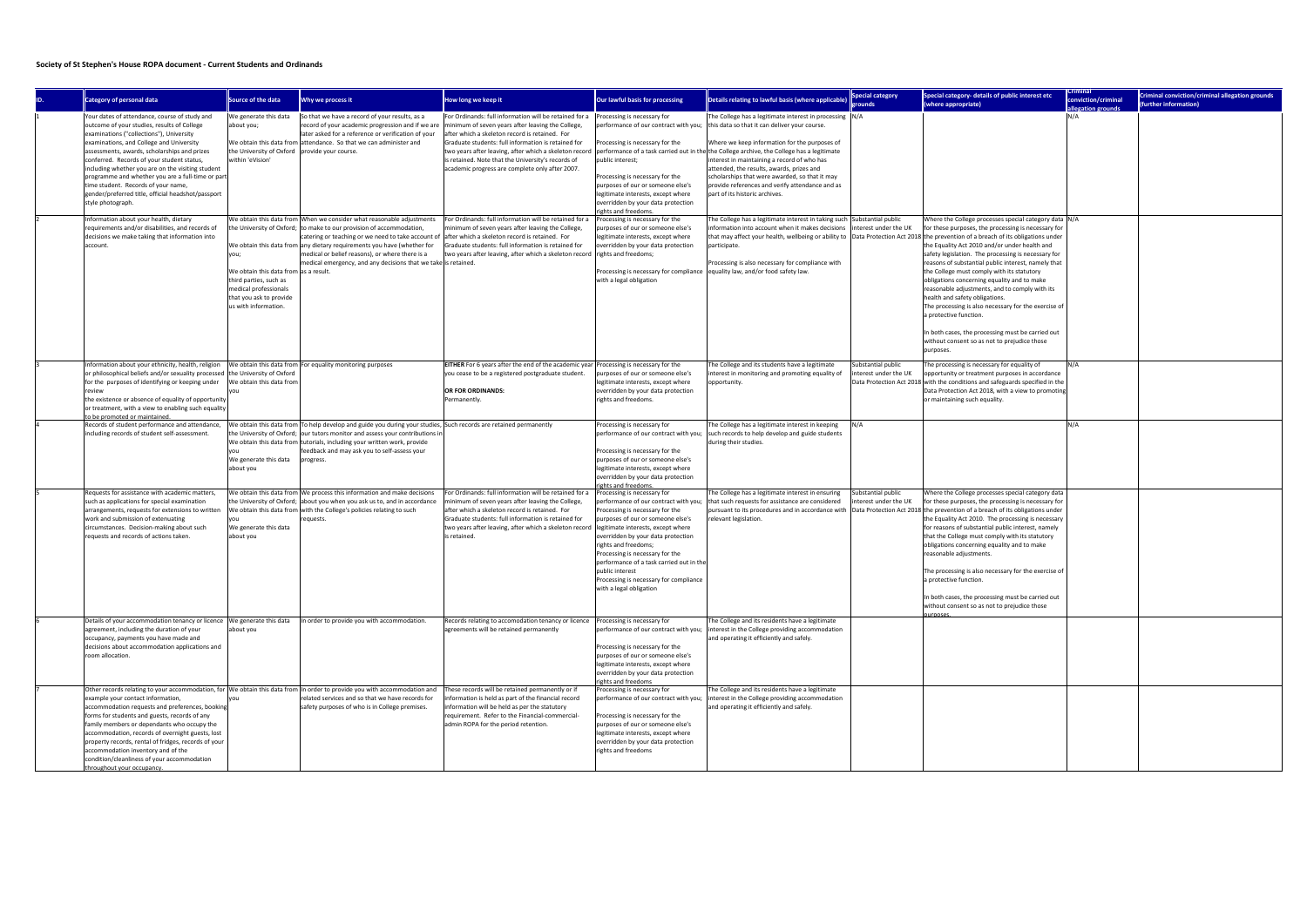|    | Records of requests and bookings for rooms and<br>facilities for events held by students/student<br>societies, including records of any decisions the<br>College makes pursuant to its obligation to take<br>such steps as are reasonably practicable to ensure<br>that freedom of speech within the law is secured<br>for members, students and employees of the<br>College and for visiting speakers.                                                                                                                          | We generate this data<br>about you                                                                                                                  | to students and student societies.                                                                                                                                                                                                                                                     | We obtain this data from As part of the system for providing College facilities Records will be retained for one year from the date<br>on which a decision is made or permanently                                                                                                                                                                            | Processing is necessary for the<br>purposes of our or someone else's<br>legitimate interests, except where<br>overridden by your data protection<br>rights and freedoms;<br>Processing is necessary for the<br>public interest;                                              | The College has a legitimate interest in ensuring<br>that such requests and bookings are considered<br>relevant legislation.<br>The College has a legal obligation under the<br>Education (No 2) Act 1986 to take such steps as are<br>performance of a task carried out in the reasonably practicable to ensure that freedom of<br>speech within the law is secured for members,<br>students and employees of the College and for | Substantial public<br>nterest under the UK | Where the College processes special category data The processing meets a<br>for these purposes, the processing is necessary for condition in Part 2 of<br>pursuant to its procedures and in accordance with  Data Protection Act 2018 the prevention of a breach of its obligations under  Schedule 1 to the Data<br>the Education (No 2) Act 1986. The processing is<br>necessary for reasons of substantial public interest,<br>namely that the College must comply with its<br>statutory obligations concerning freedom of<br>speech within the law.<br>The processing is also necessary for the exercise of | Protection Act 2018 | Where the College processes special category data<br>for these purposes, the processing is necessary for<br>the prevention of a breach of its obligations under<br>the Education (No 2) Act 1986. The processing is<br>necessary for reasons of substantial public interest,<br>namely that the College must comply with its<br>statutory obligations concerning freedom of<br>speech within the law.<br>The processing is also necessary for the exercise of |
|----|----------------------------------------------------------------------------------------------------------------------------------------------------------------------------------------------------------------------------------------------------------------------------------------------------------------------------------------------------------------------------------------------------------------------------------------------------------------------------------------------------------------------------------|-----------------------------------------------------------------------------------------------------------------------------------------------------|----------------------------------------------------------------------------------------------------------------------------------------------------------------------------------------------------------------------------------------------------------------------------------------|--------------------------------------------------------------------------------------------------------------------------------------------------------------------------------------------------------------------------------------------------------------------------------------------------------------------------------------------------------------|------------------------------------------------------------------------------------------------------------------------------------------------------------------------------------------------------------------------------------------------------------------------------|------------------------------------------------------------------------------------------------------------------------------------------------------------------------------------------------------------------------------------------------------------------------------------------------------------------------------------------------------------------------------------------------------------------------------------|--------------------------------------------|-----------------------------------------------------------------------------------------------------------------------------------------------------------------------------------------------------------------------------------------------------------------------------------------------------------------------------------------------------------------------------------------------------------------------------------------------------------------------------------------------------------------------------------------------------------------------------------------------------------------|---------------------|---------------------------------------------------------------------------------------------------------------------------------------------------------------------------------------------------------------------------------------------------------------------------------------------------------------------------------------------------------------------------------------------------------------------------------------------------------------|
|    |                                                                                                                                                                                                                                                                                                                                                                                                                                                                                                                                  |                                                                                                                                                     |                                                                                                                                                                                                                                                                                        |                                                                                                                                                                                                                                                                                                                                                              | Processing is necessary for compliance  visiting speakers.<br>with a legal obligation.                                                                                                                                                                                       |                                                                                                                                                                                                                                                                                                                                                                                                                                    |                                            | a protective function.<br>In both cases, the processing must be carried out                                                                                                                                                                                                                                                                                                                                                                                                                                                                                                                                     |                     | a protective function.<br>In both cases, the processing must be carried out                                                                                                                                                                                                                                                                                                                                                                                   |
|    |                                                                                                                                                                                                                                                                                                                                                                                                                                                                                                                                  |                                                                                                                                                     |                                                                                                                                                                                                                                                                                        |                                                                                                                                                                                                                                                                                                                                                              |                                                                                                                                                                                                                                                                              |                                                                                                                                                                                                                                                                                                                                                                                                                                    |                                            | without consent so as not to prejudice those<br>urnoses                                                                                                                                                                                                                                                                                                                                                                                                                                                                                                                                                         |                     | without consent so as not to prejudice those<br>irposes.                                                                                                                                                                                                                                                                                                                                                                                                      |
|    | Financial information including your contact<br>information and details of invoicing and payment<br>(including payment information such as credit card Data obtained from third<br>or banking payment information) of "battels",<br>namely: College fees, accommodation, deposits,<br>food and drink, laundry, use of sporting and other                                                                                                                                                                                         | you<br>party providers.<br>We generate this data                                                                                                    | We obtain this data from In order to provide your course, accommodation<br>and associated services.                                                                                                                                                                                    | These records will be retained for a minimum of 7<br>years for Ordinands and 2 years for Graduate students performance of our contract with you;<br>or if information is held as part of the financial record<br>information will be held as per the statutory<br>requirement. Refer to the Financial-commercial-<br>admin ROPA for the period retention.    | Processing is necessary for                                                                                                                                                                                                                                                  |                                                                                                                                                                                                                                                                                                                                                                                                                                    |                                            |                                                                                                                                                                                                                                                                                                                                                                                                                                                                                                                                                                                                                 |                     |                                                                                                                                                                                                                                                                                                                                                                                                                                                               |
| 10 | facilities as we have arranged with you<br>We also collect University Fees on behalf of the                                                                                                                                                                                                                                                                                                                                                                                                                                      | <u>about you</u><br>We generate this data                                                                                                           | We collect fees due to the University on its behalf                                                                                                                                                                                                                                    | These records will be retained for a minimum of 7                                                                                                                                                                                                                                                                                                            | Processing is necessary for the                                                                                                                                                                                                                                              | The University has a legitimate interest in                                                                                                                                                                                                                                                                                                                                                                                        |                                            |                                                                                                                                                                                                                                                                                                                                                                                                                                                                                                                                                                                                                 |                     |                                                                                                                                                                                                                                                                                                                                                                                                                                                               |
|    | University; the University informs us what you owe about you<br>so that we may do this. We transfer the fees to the<br>University, which then updates the record of what  We obtain this data from<br>you owe.                                                                                                                                                                                                                                                                                                                   | the University of Oxford                                                                                                                            | and account to it for such fees.                                                                                                                                                                                                                                                       | years for Ordinands and 2 years for Graduate students performance of your contract with the collecting fees due to it.<br>or if information is held as part of the financial record University.<br>information will be held as per the statutory<br>requirement. Refer to the Financial-commercial-<br>admin ROPA for the period retention.                  | Processing is necessary for the<br>purposes of our or someone else's                                                                                                                                                                                                         |                                                                                                                                                                                                                                                                                                                                                                                                                                    |                                            |                                                                                                                                                                                                                                                                                                                                                                                                                                                                                                                                                                                                                 |                     |                                                                                                                                                                                                                                                                                                                                                                                                                                                               |
|    |                                                                                                                                                                                                                                                                                                                                                                                                                                                                                                                                  |                                                                                                                                                     |                                                                                                                                                                                                                                                                                        |                                                                                                                                                                                                                                                                                                                                                              | legitimate interests, except where<br>overridden by your data protection<br>ights and freedoms                                                                                                                                                                               |                                                                                                                                                                                                                                                                                                                                                                                                                                    |                                            |                                                                                                                                                                                                                                                                                                                                                                                                                                                                                                                                                                                                                 |                     |                                                                                                                                                                                                                                                                                                                                                                                                                                                               |
| 11 | Information that you submitted to UCAS and/or                                                                                                                                                                                                                                                                                                                                                                                                                                                                                    |                                                                                                                                                     | We obtain this data from So that we have a record of our admissions                                                                                                                                                                                                                    | Such records are retained permanently                                                                                                                                                                                                                                                                                                                        | Processing is necessary for                                                                                                                                                                                                                                                  | The College has a legitimate interest in being able                                                                                                                                                                                                                                                                                                                                                                                |                                            |                                                                                                                                                                                                                                                                                                                                                                                                                                                                                                                                                                                                                 |                     |                                                                                                                                                                                                                                                                                                                                                                                                                                                               |
|    | the University, College or any third party when you the University of Oxford  decisions and can administer your application and<br>applied to study at Oxford, including your<br>academic, employment history, predicted grades,<br>language proficiency and personal statement;<br>details of our admissions decision about you.<br>Details of any references, written work or research about you<br>proposals you submit as part of your application,                                                                          | We generate this data                                                                                                                               | your course. Also so that we have information and<br>We obtain this data from about your background and history if we are asked<br>o provide a reference at a later date                                                                                                               |                                                                                                                                                                                                                                                                                                                                                              | performance of our contract with you;<br>Processing is necessary for the<br>purposes of our or someone else's<br>legitimate interests, except where<br>overridden by your data protection<br>rights and freedoms.                                                            | to provide references to its students and former<br>students                                                                                                                                                                                                                                                                                                                                                                       |                                            |                                                                                                                                                                                                                                                                                                                                                                                                                                                                                                                                                                                                                 |                     |                                                                                                                                                                                                                                                                                                                                                                                                                                                               |
|    | and any records we make of your application or<br>interview. Communications between us about<br>your admission, including feedback we provide.                                                                                                                                                                                                                                                                                                                                                                                   | We may also obtain this<br>data from schools or<br>referees                                                                                         |                                                                                                                                                                                                                                                                                        |                                                                                                                                                                                                                                                                                                                                                              |                                                                                                                                                                                                                                                                              |                                                                                                                                                                                                                                                                                                                                                                                                                                    |                                            |                                                                                                                                                                                                                                                                                                                                                                                                                                                                                                                                                                                                                 |                     |                                                                                                                                                                                                                                                                                                                                                                                                                                                               |
| 12 | Details of any criminal records that you declare to                                                                                                                                                                                                                                                                                                                                                                                                                                                                              |                                                                                                                                                     | We obtain this data from So that the College is a safe and secure<br>environment.                                                                                                                                                                                                      | Where criminal convictions, incidents or allegations                                                                                                                                                                                                                                                                                                         | Processing is necessary for                                                                                                                                                                                                                                                  | The College has a legitimate interest in requiring                                                                                                                                                                                                                                                                                                                                                                                 | Substantial public                         | Where the College processes special category data  The processing meets a                                                                                                                                                                                                                                                                                                                                                                                                                                                                                                                                       |                     | Where the College processes special category data                                                                                                                                                                                                                                                                                                                                                                                                             |
|    | us on your application, or during your studies, or of you;<br>any criminal incidents or allegations concerning                                                                                                                                                                                                                                                                                                                                                                                                                   |                                                                                                                                                     |                                                                                                                                                                                                                                                                                        | are declared or reported to us, we will retain this data performance of our contract with you;<br>permanently. Where we require a Disclosure and                                                                                                                                                                                                             |                                                                                                                                                                                                                                                                              | DBS checks to be carried out where its students are interest under the UK<br>or may be engaged in regulated activity with                                                                                                                                                                                                                                                                                                          |                                            | for these purposes, the processing is necessary for condition in Part 2 of<br>Data Protection Act 2018 the prevention of a breach of its obligations under Schedule 1 to the Data                                                                                                                                                                                                                                                                                                                                                                                                                               |                     | for these purposes, the processing is necessary for<br>the prevention of a breach of its obligations under                                                                                                                                                                                                                                                                                                                                                    |
|    | you reported to us by anyone else. WHERE<br>APPLICABLE: Details of any Disclosure and Barring<br>Service Checks about you obtained prior to or<br>during your studies                                                                                                                                                                                                                                                                                                                                                            | We generate this data<br>about you;<br>We may obtain this data<br>from third parties - the<br><b>Education Faculty will</b><br>hold DBS information |                                                                                                                                                                                                                                                                                        | Barring Service check to be carried out, we will retain   Processing is necessary for the<br>the DBS certificate information for 6 months from the purposes of our or someone else's<br>date the certificate is recieved and a skeleton record<br>that the check was satisfactory or unsatisfactory<br>passed will be kept on your College file permanently. | legitimate interests, except where<br>overridden by your data protection<br>rights and freedoms.                                                                                                                                                                             | children or vulnerable adults.                                                                                                                                                                                                                                                                                                                                                                                                     |                                            | health and safety legislation. The processing is<br>necessary for reasons of substantial public interest,<br>namely that the College must comply with its<br>statutory obligations concerning equality and to<br>make reasonable adjustments, and to comply with<br>its health and safety obligations.                                                                                                                                                                                                                                                                                                          | Protection Act 2018 | health and safety legislation. The processing is<br>necessary for reasons of substantial public interest,<br>namely that the College must comply with its<br>statutory obligations concerning equality and to<br>make reasonable adjustments, and to comply with<br>its health and safety obligations.                                                                                                                                                        |
|    |                                                                                                                                                                                                                                                                                                                                                                                                                                                                                                                                  |                                                                                                                                                     |                                                                                                                                                                                                                                                                                        |                                                                                                                                                                                                                                                                                                                                                              |                                                                                                                                                                                                                                                                              |                                                                                                                                                                                                                                                                                                                                                                                                                                    |                                            | The processing is also necessary for the exercise of<br>a protective function.                                                                                                                                                                                                                                                                                                                                                                                                                                                                                                                                  |                     | The processing is also necessary for the exercise of<br>a protective function.                                                                                                                                                                                                                                                                                                                                                                                |
|    |                                                                                                                                                                                                                                                                                                                                                                                                                                                                                                                                  |                                                                                                                                                     |                                                                                                                                                                                                                                                                                        |                                                                                                                                                                                                                                                                                                                                                              |                                                                                                                                                                                                                                                                              |                                                                                                                                                                                                                                                                                                                                                                                                                                    |                                            | In both cases, the processing must be carried out<br>without consent so as not to prejudice those<br>purposes.                                                                                                                                                                                                                                                                                                                                                                                                                                                                                                  |                     | h both cases, the processing must be carried out<br>without consent so as not to prejudice those<br>purposes.                                                                                                                                                                                                                                                                                                                                                 |
| 13 | Your fee status (e.g. home, EU, or international)<br>and associated information about your country of<br>residence, the amount of your fees and funding<br>information including your financial declaration,<br>details of any guarantee from parents or others,<br>any supporting information you provide about<br>funding (e.g. loans, grants, sponsorship and/or self- We obtain this data from<br>funding resources, including copies of evidence<br>you submit) and decisions that we make in light of<br>that information. | We generate this data<br>about you<br>third parties (e.g.<br>sponsors, guarantors,<br>Ministry Division).                                           | We obtain this data from In order to determine the fees you are required to<br>the University of Oxford   pay and to confirm that you will be able to meet<br>We obtain this data from the requirement to pay fees.                                                                    | These records will be retained for a minimum of 7<br>years for Ordinands and 2 years for Graduate students performance of our contract with you;<br>or if information is held as part of the financial record<br>information will be held as per the statutory<br>requirement. Refer to the Financial-commercial-<br>admin ROPA for the period retention.    | Processing is necessary for<br>Processing is necessary for the<br>purposes of our or someone else's<br>legitimate interests, except where<br>overridden by your data protection<br>rights and freedoms;<br>Processing is necessary for compliance<br>with a legal obligation | egislation determines to an extent the level of<br>fees you are required to pay, based on your<br>country of residence.<br>The College has a legitimate interest in being able<br>to satisfy itself that students have appropriate<br>arrangements are in place to meet the costs of<br>their course and living expenses.                                                                                                          |                                            |                                                                                                                                                                                                                                                                                                                                                                                                                                                                                                                                                                                                                 |                     |                                                                                                                                                                                                                                                                                                                                                                                                                                                               |
| 14 | Disciplinary, harassment or grievance records if a<br>disciplinary, harassment, grievance or other<br>complaint is made by you or about you to the<br>College, including records of any investigation and you                                                                                                                                                                                                                                                                                                                    |                                                                                                                                                     | We obtain this data from So that the College can maintain appropriate<br>the University of Oxford   standards of conduct and behaviour for the benefit<br>We obtain this data from of all its members and visitors.                                                                    | EITHER: Disciplinary, harassment or grievance records Processing is necessary for<br>t about you will be retained for 6 years after the end of performance of our contract with you;<br>the academic year when you cease to be a registered<br>student.                                                                                                      | Processing is necessary for the                                                                                                                                                                                                                                              | The College, its staff and students have a legitimate Substantial public<br>interest in the College being able to operate<br>n accordance with its procedures.                                                                                                                                                                                                                                                                     | interest under the UK                      | Where the College processes special category data The processing meets a<br>for these purposes, the processing is necessary for condition in Part 2 of<br>disciplinary, harassment and grievance procedures  Data Protection Act 2018 the prevention of a breach of its obligations under  Schedule 1 to the Data<br>the Equality Act 2010. The processing is necessary Protection Act 2018                                                                                                                                                                                                                     |                     | Where the College processes special category data<br>for these purposes, the processing is necessary for<br>the prevention of a breach of its obligations under<br>the Equality Act 2010. The processing is necessary                                                                                                                                                                                                                                         |
|    | / or decision that we take, and of any appeals<br>process.                                                                                                                                                                                                                                                                                                                                                                                                                                                                       | We generate this data<br>about you<br>We obtain this data from<br>third parties                                                                     |                                                                                                                                                                                                                                                                                        | OR INSOFAR AS IT IS RETAINED IN ARCHIVE:<br>Permanently.                                                                                                                                                                                                                                                                                                     | purposes of our or someone else's<br>legitimate interests, except where<br>overridden by your data protection<br>rights and freedoms.                                                                                                                                        |                                                                                                                                                                                                                                                                                                                                                                                                                                    |                                            | for reasons of substantial public interest, namely<br>that the College must comply with its statutory<br>obligations concerning equality and to make<br>reasonable adjustments.                                                                                                                                                                                                                                                                                                                                                                                                                                 |                     | for reasons of substantial public interest, namely<br>that the College must comply with its statutory<br>obligations concerning equality and to make<br>reasonable adjustments.                                                                                                                                                                                                                                                                               |
|    |                                                                                                                                                                                                                                                                                                                                                                                                                                                                                                                                  |                                                                                                                                                     |                                                                                                                                                                                                                                                                                        |                                                                                                                                                                                                                                                                                                                                                              |                                                                                                                                                                                                                                                                              |                                                                                                                                                                                                                                                                                                                                                                                                                                    |                                            | The processing is also necessary for the exercise of<br>a protective function.                                                                                                                                                                                                                                                                                                                                                                                                                                                                                                                                  |                     | The processing is also necessary for the exercise of<br>a protective function.                                                                                                                                                                                                                                                                                                                                                                                |
|    |                                                                                                                                                                                                                                                                                                                                                                                                                                                                                                                                  |                                                                                                                                                     |                                                                                                                                                                                                                                                                                        |                                                                                                                                                                                                                                                                                                                                                              |                                                                                                                                                                                                                                                                              |                                                                                                                                                                                                                                                                                                                                                                                                                                    |                                            | In both cases, the processing must be carried out<br>without consent so as not to prejudice those<br>ourposes.                                                                                                                                                                                                                                                                                                                                                                                                                                                                                                  |                     | In both cases, the processing must be carried out<br>without consent so as not to prejudice those<br>urposes.                                                                                                                                                                                                                                                                                                                                                 |
| 15 | Records of College cultural life: photographs and<br>written records of teams, choirs, clubs and<br>societies, plays and performances, of participation<br>in events and sporting fixtures and of the<br>outcomes.                                                                                                                                                                                                                                                                                                               | We generate this data<br>about you                                                                                                                  | We obtain this data from To allow the College's cultural life to function and<br>flourish, and in order to maintain a record of<br>College life, which may be relevant to you<br>individually (for example if you later request a<br>reference from us), and which is also part of the | Records will be retained within College archives<br>permanently.                                                                                                                                                                                                                                                                                             | Processing is necessary for the<br>purposes of our or someone else's<br>legitimate interests, except where<br>overridden by your data protection<br>rights and freedoms                                                                                                      | [The College has a legitimate interest in maintaining<br>a record of its cultural life, including for<br>researchers and future students.                                                                                                                                                                                                                                                                                          |                                            |                                                                                                                                                                                                                                                                                                                                                                                                                                                                                                                                                                                                                 |                     |                                                                                                                                                                                                                                                                                                                                                                                                                                                               |
|    |                                                                                                                                                                                                                                                                                                                                                                                                                                                                                                                                  | third parties                                                                                                                                       | College's own archive record of what its members<br>We obtain this data from have achieved over time.                                                                                                                                                                                  |                                                                                                                                                                                                                                                                                                                                                              |                                                                                                                                                                                                                                                                              |                                                                                                                                                                                                                                                                                                                                                                                                                                    |                                            |                                                                                                                                                                                                                                                                                                                                                                                                                                                                                                                                                                                                                 |                     |                                                                                                                                                                                                                                                                                                                                                                                                                                                               |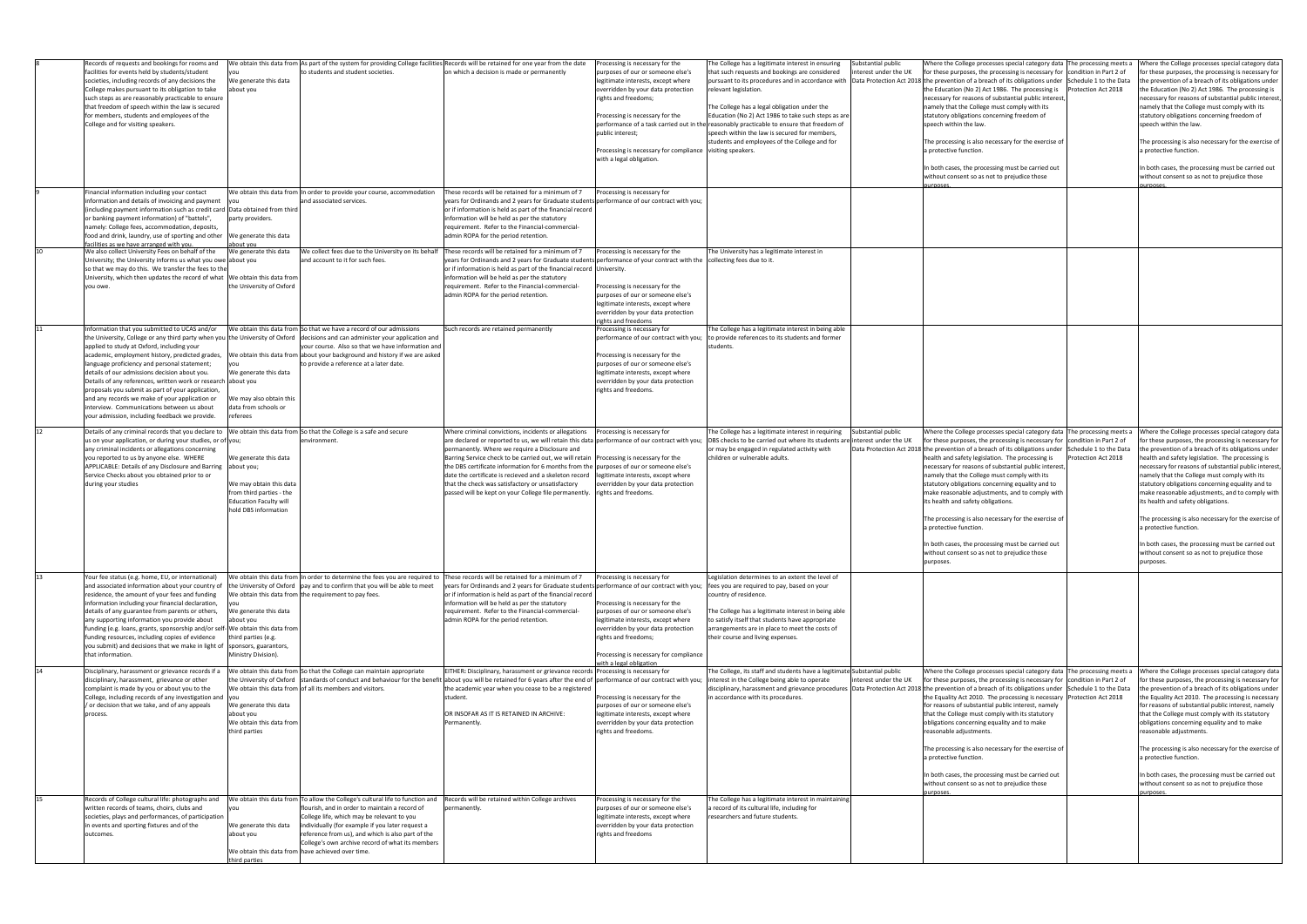|              | Meal bookings and attendance.                                                                                                                                                                                                                                                                                                                                                                                                                                                                                                                                                                  |                                                                                     | We obtain this data from So that we may provide catering services to<br>students and invoice them correctly for the<br>services provided.                                                              | Meal booking information is retained on the meals<br>database for a period of four years                                                                                                                                                                                                                                                                                                                                                              | Processing is necessary for<br>performance of our contract with you.                                                                                                                                                                            |                                                                                                                                                                                                                                                                                                                                                                                                                                                                |                                             |                                                                                                                                                                                                                                                                                                                                                                                                                                            |                                               |                                                                                                                                                                                                                                                                                                                                                                 |
|--------------|------------------------------------------------------------------------------------------------------------------------------------------------------------------------------------------------------------------------------------------------------------------------------------------------------------------------------------------------------------------------------------------------------------------------------------------------------------------------------------------------------------------------------------------------------------------------------------------------|-------------------------------------------------------------------------------------|--------------------------------------------------------------------------------------------------------------------------------------------------------------------------------------------------------|-------------------------------------------------------------------------------------------------------------------------------------------------------------------------------------------------------------------------------------------------------------------------------------------------------------------------------------------------------------------------------------------------------------------------------------------------------|-------------------------------------------------------------------------------------------------------------------------------------------------------------------------------------------------------------------------------------------------|----------------------------------------------------------------------------------------------------------------------------------------------------------------------------------------------------------------------------------------------------------------------------------------------------------------------------------------------------------------------------------------------------------------------------------------------------------------|---------------------------------------------|--------------------------------------------------------------------------------------------------------------------------------------------------------------------------------------------------------------------------------------------------------------------------------------------------------------------------------------------------------------------------------------------------------------------------------------------|-----------------------------------------------|-----------------------------------------------------------------------------------------------------------------------------------------------------------------------------------------------------------------------------------------------------------------------------------------------------------------------------------------------------------------|
| 17           | Records generated for legal or statutory<br>compliance purposes that contain names and/or<br>associated personal data. For example, copies of<br>data supplied pursuant to requests made under<br>data protection and/or freedom of information<br>legislation, records made to comply with<br>safeguarding, health and safety or counter-<br>terrorism legislation, in connection with legal<br>advice or claims, or to comply with auditors'                                                                                                                                                 | We generate this data<br>about you                                                  | So that we have a record of information supplied<br>both in the interests of good administration and<br>also to meet legal and regulatory requirements.                                                | For Ordinands: full information will be retained for a<br>minimum of seven years after leaving the College,<br>after which a skeleton record is retained. For<br>Graduate students: full information is retained for<br>two years after leaving, after which a skeleton record<br>is retained.                                                                                                                                                        | Processing is necessary for compliance<br>with a legal obligation                                                                                                                                                                               |                                                                                                                                                                                                                                                                                                                                                                                                                                                                | Substantial public<br>interest under the UK | Where it processes special category data for these The processing meets a<br>purposes, the College is exercising functions<br>Data Protection Act 2018   conferred under legislation and/or complying wth   Schedule 1 to the Data<br>regulatory requirements. The processing is<br>necessary for reasons of substantial public interest,<br>namely the requirement for the College to comply<br>with its statutory and legal obligations. | condition in Part 2 of<br>Protection Act 2018 | Where it processes special category data for these<br>purposes, the College is exercising functions<br>conferred under legislation and/or complying wth<br>regulatory requirements. The processing is<br>necessary for reasons of substantial public interest,<br>namely the requirement for the College to comply<br>with its statutory and legal obligations. |
| 18           | <u>equirements</u><br>Information and copies of records confirming your We obtain this data from<br>entitlement to study in the UK, including records<br>of your confirmation of acceptance for studies,<br>passport, student visa and/or biometric residence  you<br>permit, attendance records. We also have access<br>to the University's system that shows whether you<br>have the right to work in the UK.                                                                                                                                                                                | the University of Oxford<br>We obtain this data from                                |                                                                                                                                                                                                        | For Ordinands: full information will be retained for a<br>minimum of seven years after leaving the College,<br>after which a skeleton record is retained. For<br>Graduate students: full information is retained for<br>two years after leaving, after which a skeleton record   Processing is necessary for the<br>is retained.                                                                                                                      | Processing is necessary for<br>performance of our contract with you;<br>with a legal obligation<br>purposes of our or someone else's<br>legitimate interests, except where<br>overridden by your data protection<br>rights and freedoms         | The College, its students and the University have a<br>legitimate interest in the Colleges being able to<br>Processing is necessary for compliance   provide information to the University in order to<br>enable it to comply with immigration law<br>obligations.<br>In the case of right to work information, the<br>processing is necessary for the College to comply<br>with the requirements of UK Visas and Immigration<br><u>under immigration law.</u> |                                             |                                                                                                                                                                                                                                                                                                                                                                                                                                            |                                               |                                                                                                                                                                                                                                                                                                                                                                 |
| 19           | We may assist students making visa applications<br>before they arrive, and making visa extensions<br>when they are on the course. This involves us<br>taking copies of passports and visas, which we<br>store electronically and share with the University<br>so that it has records of students' entitlement to<br>study. We also provide the University with<br>students' name, date of birth, passport number,<br>course, fees paid & due for it to share this<br>information with the Home Office/UK Visas and<br>Immigration as part of its reporting obligations<br>nder immigration law | We generate this data<br>about you                                                  | We obtain this data from Overseas students need visas in order to attend<br>university.                                                                                                                | For Ordinands: full information will be retained for a<br>minimum of seven years after leaving the College,<br>after which a skeleton record is retained. For<br>Graduate students: full information is retained for<br>two years after leaving, after which a skeleton record with a legal obligation<br>is retained.                                                                                                                                | Processing is necessary for<br>performance of our contract with you;<br>Processing is necessary for compliance                                                                                                                                  |                                                                                                                                                                                                                                                                                                                                                                                                                                                                | Explicit consent                            |                                                                                                                                                                                                                                                                                                                                                                                                                                            |                                               |                                                                                                                                                                                                                                                                                                                                                                 |
| 20           | telephone numbers                                                                                                                                                                                                                                                                                                                                                                                                                                                                                                                                                                              |                                                                                     | in the event of an emergency. Oxford students<br>have this information available within eVision;<br>Durham and other non-Oxford students require a<br>list of such information is held at the College. | Emergency contact details, including addresses and We obtain this data from So that we are able to contact people close to you For Ordinands: full information will be retained for a<br>minimum of seven years after leaving the College,<br>after which a skeleton record is retained. For<br>Graduate students: full information is retained for<br>two years after leaving, after which a skeleton record rights and freedoms<br>is retained.     | Processing is necessary for the<br>purposes of our or someone else's<br>legitimate interests, except where<br>overridden by your data protection                                                                                                | The College and its students have a legitimate<br>interest in the College being able to contact<br>someone you nominate for emergency situations.                                                                                                                                                                                                                                                                                                              |                                             |                                                                                                                                                                                                                                                                                                                                                                                                                                            |                                               |                                                                                                                                                                                                                                                                                                                                                                 |
|              | Information about your contractual terms and<br>conditions, contact details and any carer<br>responsibilities that you tell us about.                                                                                                                                                                                                                                                                                                                                                                                                                                                          | We generate this data<br>about you                                                  | We obtain this data from So that we are able to deliver your course and can<br>take account of your circumstances when we<br>deliver it.                                                               | Such records are retained permanently                                                                                                                                                                                                                                                                                                                                                                                                                 | Processing is necessary for<br>performance of our contract with you;<br>Processing is necessary for the<br>purposes of our or someone else's<br>legitimate interests, except where<br>overridden by your data protection<br>rights and freedoms | The College has a legitimate interest in being able<br>to take account of relevant circumstances when<br>providing your course.                                                                                                                                                                                                                                                                                                                                |                                             |                                                                                                                                                                                                                                                                                                                                                                                                                                            |                                               |                                                                                                                                                                                                                                                                                                                                                                 |
| 22           | Records of attendance at and participation in<br>College committee meetings, these may include<br>personal data of the meeting attendees,<br>correspondents and of individuals referred to in<br>the documents.                                                                                                                                                                                                                                                                                                                                                                                | We generate this data<br>about you                                                  | Where you are a student member of a College<br>committee, we may record your attendance and<br>details of your involvement in the meeting minutes<br>and in internal communications.                   | Such records are retained permanently                                                                                                                                                                                                                                                                                                                                                                                                                 | Processing is necessary for the<br>purposes of our or someone else's<br>legitimate interests, except where<br>overridden by your data protection<br>rights and freedoms.                                                                        | The College has a legitimate interest in having<br>student representatives on certain committees,<br>and it is necessary to process your data for those<br>committees to function properly.                                                                                                                                                                                                                                                                    |                                             |                                                                                                                                                                                                                                                                                                                                                                                                                                            |                                               |                                                                                                                                                                                                                                                                                                                                                                 |
| 23           | Applications for and decisions about financial<br>support, for example scholarships, bursaries and<br>hardship funds. This includes communications that We generate this data<br>we send and receive to third parties that provide about you<br>financial support.                                                                                                                                                                                                                                                                                                                             | We may receive<br>decisions from third<br>parties that provide<br>financial support | supporting participation by talented people from<br>all backgrounds.                                                                                                                                   | We obtain this data from  In order to make decisions about financial support  For Ordinands: full information will be retained for a<br>and to ensure that the College is encouraging and   minimum of seven years after leaving the College,<br>after which a skeleton record is retained. For<br>Graduate students: full information is retained for<br>two years after leaving, after which a skeleton record rights and freedoms.<br>is retained. | Processing is necessary for the<br>purposes of our or someone else's<br>legitimate interests, except where<br>overridden by your data protection<br>Processing is necessary for<br>performance of a task in the public<br>nterest               | The College has a legitimate interest in receiving,<br>considering and making decisions about financial<br>support in the interests of its students.                                                                                                                                                                                                                                                                                                           |                                             |                                                                                                                                                                                                                                                                                                                                                                                                                                            |                                               |                                                                                                                                                                                                                                                                                                                                                                 |
| $ 24\rangle$ | Records relating to degree ceremonies; attendees,  We obtain this data from  In order to provide and operate degree<br>catering requirements, names of your guests, for you<br>Oxford students                                                                                                                                                                                                                                                                                                                                                                                                 | We generate this data<br>about you                                                  | ceremonies.                                                                                                                                                                                            | These records will be retained permanently.                                                                                                                                                                                                                                                                                                                                                                                                           | Processing is necessary for<br>performance of our contract with you.                                                                                                                                                                            |                                                                                                                                                                                                                                                                                                                                                                                                                                                                |                                             |                                                                                                                                                                                                                                                                                                                                                                                                                                            |                                               |                                                                                                                                                                                                                                                                                                                                                                 |
| 25           | Records relating to degree ceremonies; attendees,  We obtain this data from  In order to provide and operate degree<br>catering requirements, names of your guests, for<br>Durham students                                                                                                                                                                                                                                                                                                                                                                                                     | We generate this data<br>about you                                                  | ceremonies.                                                                                                                                                                                            | This information may be held permanently by the<br>College                                                                                                                                                                                                                                                                                                                                                                                            | Processing is necessary for<br>performance of our contract with you.<br>Processing is necessary for<br>performance of a task in the public<br>interest                                                                                          |                                                                                                                                                                                                                                                                                                                                                                                                                                                                |                                             |                                                                                                                                                                                                                                                                                                                                                                                                                                            |                                               |                                                                                                                                                                                                                                                                                                                                                                 |
|              | confer prizes, scholarships and awards, where third you<br>party donors are not involved.                                                                                                                                                                                                                                                                                                                                                                                                                                                                                                      | We generate this data<br>about you                                                  | Records concerning nominations and decisions to We obtain this data from In order to decide who is to receive scholarships,<br>awards or prizes.                                                       | Such information is held, but only in the form of email Processing is necessary for the<br>correspondence, copies of which may be printed out   purposes of our or someone else's<br>for the individual student's file. Online information<br>shall be subject to policies concerning email<br>retention, while printed information shall be subject   rights and freedoms.<br>to retention policy on the main student file.                          | legitimate interests, except where<br>overridden by your data protection                                                                                                                                                                        | The College has a legitimate interest in making<br>awards and awarding scholarships and prizes to<br>students, and in fulfilling the wishes of its<br>benefactors.                                                                                                                                                                                                                                                                                             |                                             |                                                                                                                                                                                                                                                                                                                                                                                                                                            |                                               |                                                                                                                                                                                                                                                                                                                                                                 |